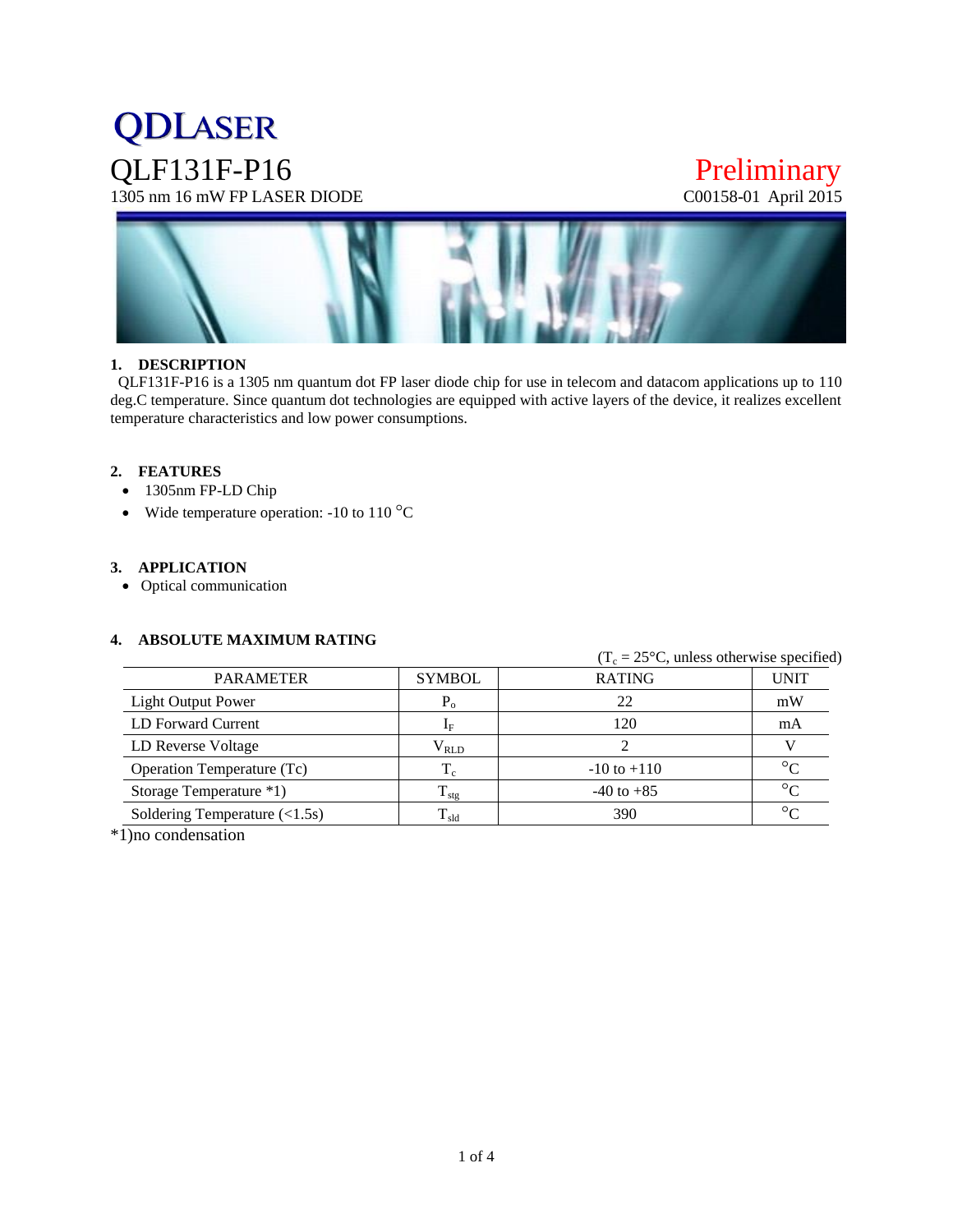## **QDLASER** QLF131F-P16 C00158-01

#### **5. OPTICAL AND ELECTRICAL CHARACTERISTICS**

All chips are screened at 85°C by the criteria shown in the table 5-1, using wafers which pass wafer qualification process descrived in section 6.

| <b>PARAMETER</b>      | <b>SYMBOL</b>     | <b>TEST</b><br><b>CONDITION</b>   | $T_c$          | <b>MIN</b>     | <b>TYP</b> | <b>MAX</b>               | <b>UNIT</b> |
|-----------------------|-------------------|-----------------------------------|----------------|----------------|------------|--------------------------|-------------|
| Threshold current     | $I_{th}$          | CW                                | $25^{\circ}$ C | $\sim$         | 13         | $\overline{\phantom{a}}$ | mA          |
|                       |                   |                                   | 85°C           | $\sim$         | 17         | 25                       |             |
| Operation current     | $I_{op}$          | $CW$ , $P_0 = 16$ mW              | $25^{\circ}$ C | $\sim$         | 48         | $\overline{\phantom{a}}$ | mA          |
|                       |                   |                                   | 85°C           | $\sim$         | 68         | 95                       |             |
| Operation voltage     | $V_{op}$          | $CW$ , $P_0 = 16$ mW              | $25^{\circ}$ C | $\blacksquare$ | 1.43       | $\overline{\phantom{a}}$ | V           |
|                       |                   |                                   | $85^{\circ}$ C | $\blacksquare$ | 1.37       | 1.6                      |             |
| Slope efficiency      | η                 | <b>CW</b>                         | $25^{\circ}$ C | $\sim$         | 0.33       | $\overline{\phantom{a}}$ | W/A         |
|                       |                   |                                   | $85^{\circ}$ C | 0.25           | 0.30       | $\overline{\phantom{a}}$ |             |
| Saturation power      | $P_{\text{sat}}$  | <b>CW</b>                         | 85°C           | 20             |            | $\overline{\phantom{a}}$ | mW          |
| Center wavelength     | $\lambda_{\rm c}$ | CW, $P_0=16$ mW                   | $25^{\circ}$ C | $\blacksquare$ | 1305       |                          | nm          |
|                       |                   |                                   | $85^{\circ}$ C | 1325           | 1335       | 1353                     |             |
| Spectral width        | Δλ                | CW, $P_0 = 16$ mW<br>$RMS(-20dB)$ | $25^{\circ}$ C | $\blacksquare$ | 2.7        |                          | nm          |
|                       |                   |                                   | 85°C           | $\sim$         | 2.2        | $\overline{\phantom{a}}$ |             |
| Beam divergence angle | $\theta$ //       |                                   | $25^{\circ}$ C |                | 18         | $\overline{\phantom{a}}$ |             |
| Pararell              |                   | CW, Po=16 mW,                     |                |                |            |                          | deg.        |
| Beam divergence angle | $\theta$ $\perp$  | <b>FWHM</b>                       | $25^{\circ}$ C |                | 44         |                          | deg.        |
| Perpendicular         |                   |                                   |                |                |            |                          |             |



**Angle [degree]**

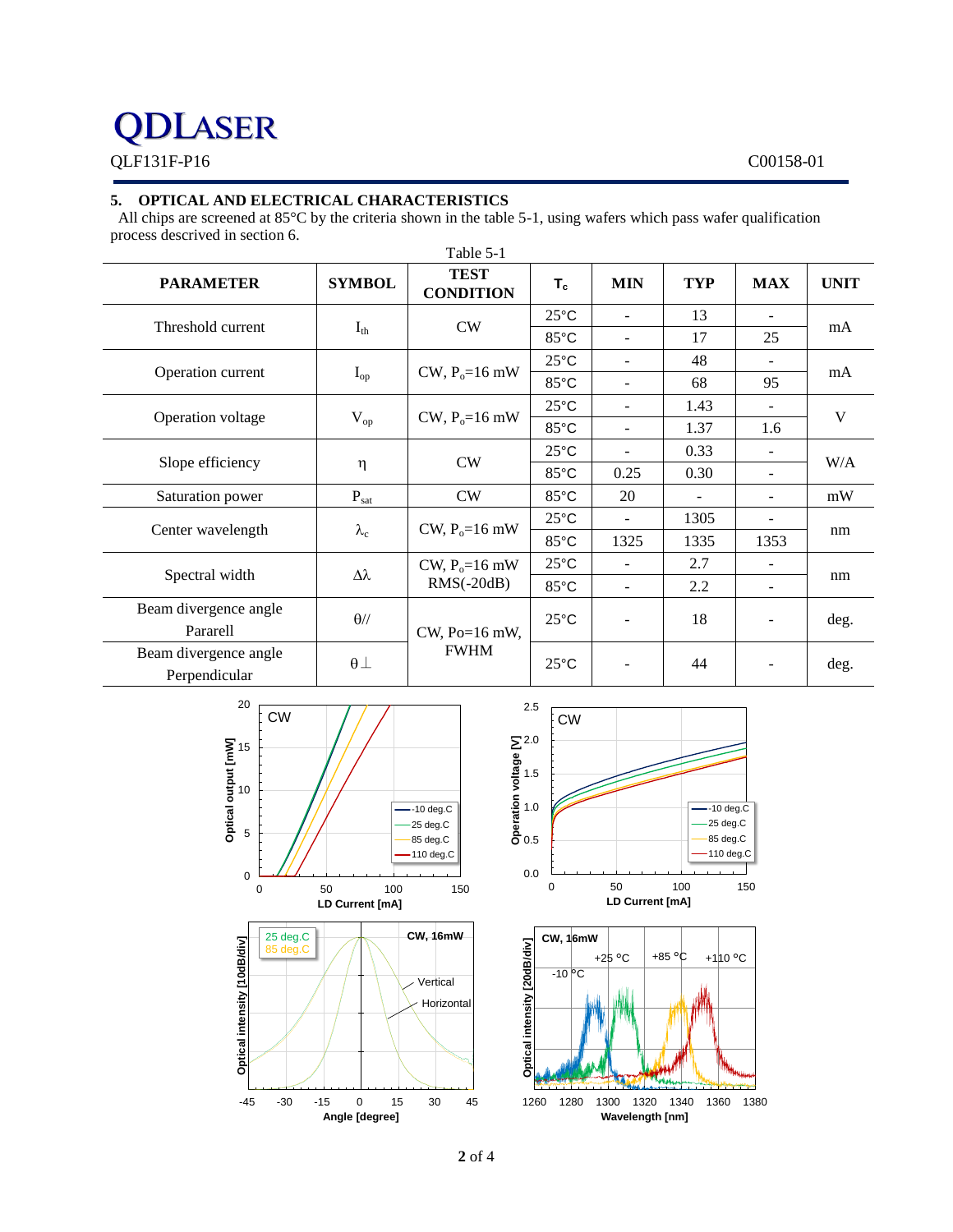## DLASER QLF131F-P16 C00158-01

#### **6. WAFER QUALIFICATION**

After wafer process, wafers are qualified based on the following criteria in table 6-1, and chips for shipment are screened from passed wafers.

| Table 6-1             |                     |                                                                                                                      |                            |  |
|-----------------------|---------------------|----------------------------------------------------------------------------------------------------------------------|----------------------------|--|
| Item                  | Quantity            | Criteria                                                                                                             | Criteria of Go/No judgment |  |
| DB and WB check       | 1pc/water           | DB shear strength $1.4N$<br>WB pull strength $> 0.03N$                                                               | 100%                       |  |
| Burn-in               | $\geq 10$ pcs/wafer | Condition: 100deg.C, 180mA, 12hrs, ACC<br>Criteria: $\Delta$ Ith<+/-1.0mA, $\Delta$ Iop<+/-10%,<br>$\Delta$ n<+/-10% | $> 70\%$                   |  |
| CW<br>characteristics | $\geq$ 10pcs/wafer  | Based on table 6-2 at $85-110^{\circ}$ C                                                                             | $> 70\%$                   |  |

| Table 6-2         |          |                |                 |      |      |      |      |
|-------------------|----------|----------------|-----------------|------|------|------|------|
| Parameter         | Symbol   | Test condition |                 | Min. | Typ. | Max. | Unit |
| Threshold current | $I_{th}$ |                | $25^{\circ}$ C  |      | 13   | 20   | mA   |
|                   |          |                | $85^{\circ}$ C  |      | 17   | 25   |      |
|                   |          |                | $110^{\circ}$ C |      | 25   | 50   |      |
| Operating current | $I_{op}$ | $P_0 = 16$ mW  | $25^{\circ}$ C  |      | 48   | 80   | mA   |
|                   |          |                | $85^{\circ}$ C  |      | 68   | 85   |      |
|                   |          |                | $110^{\circ}$ C |      | 82   | 100  |      |
| Operating voltage | $V_{op}$ | $P_0 = 16$ mW  | $25^{\circ}$ C  |      | 1.43 | 1.6  |      |
|                   |          |                | $85^{\circ}$ C  | -    | 1.37 | 1.6  | V    |
|                   |          |                | $110^{\circ}$ C |      | 1.42 | 1.7  |      |

#### **7. OUTLINE DRAWING**